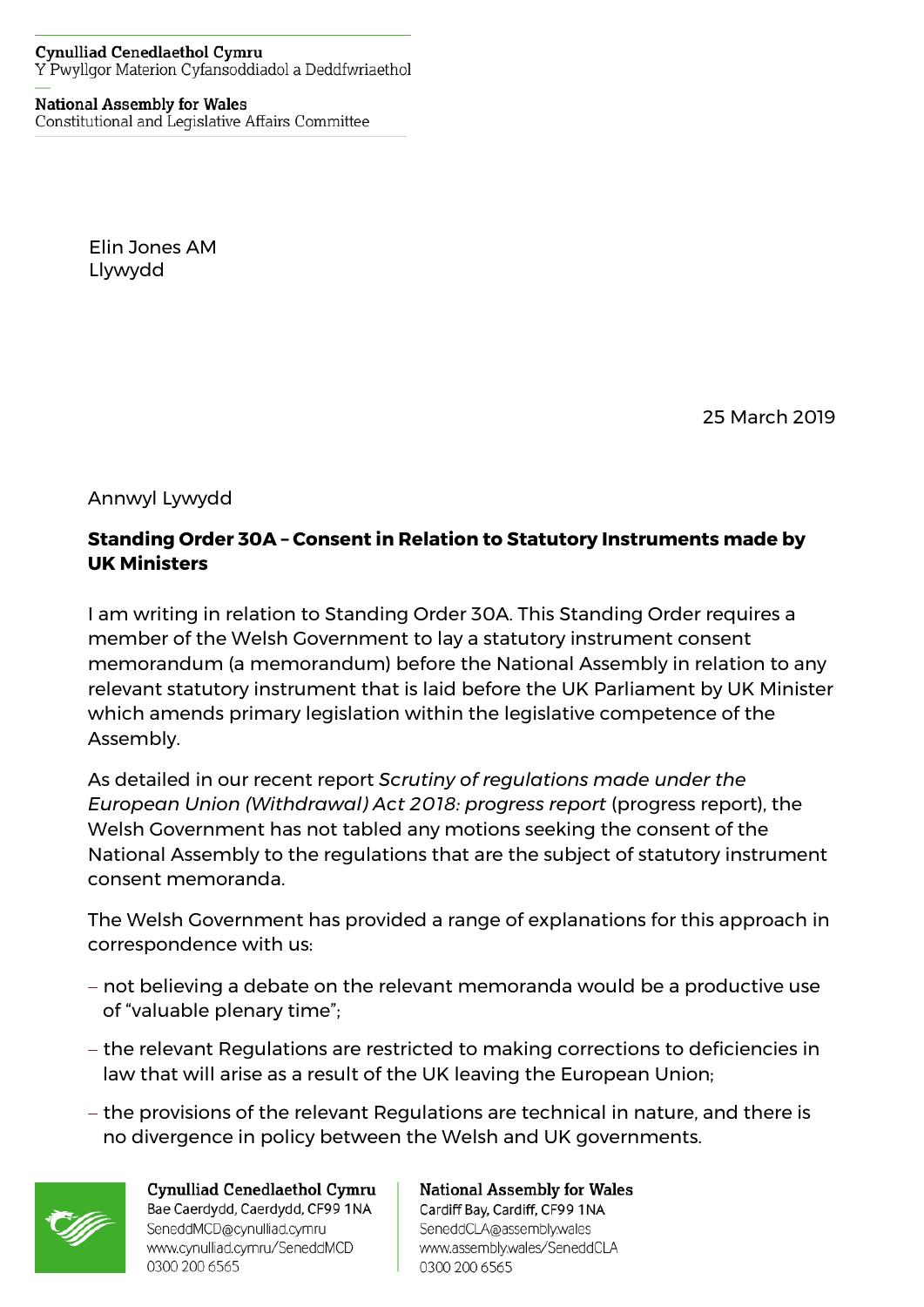In our progress report we noted our concerns that the Welsh Government is not using the Standing Order 30A process as we consider it should be. We also stated that we have not, to date, commented on whether memoranda should be subject to a consent motion because we do not believe that it should become a matter for routine decision by us. We said:

> We believe that all Brexit-related Statutory Instrument Consent Memorandums should be subject to a consent motion tabled by the Welsh Government. As matters currently stand, the Statutory Instrument Consent Memorandum process is being used as a means for the Welsh Ministers to provide consent by default. To use a relatively familiar analogy, the consent process has taken on the features of the negative procedure process for the consideration of statutory instruments; consent is deemed to have been given unless an Assembly Member intervenes. That is neither appropriate nor within the spirit of Standing Order 30A.

We also concluded that, if the Welsh Government has established the principle with the UK Government that the consent of the National Assembly is not generally required, then it is not clear what effect a decision of the National Assembly to vote down a consent motion would have.

In his 11 March 2019 letter to us, responding to our progress report, the First Minister said:

> I have noted that the Committee would prefer the Welsh Ministers to lay motions for all Statutory Instrument Consent Memorandums.

Standing Orders make it clear that it is the choice of Ministers or Members to lay a motion. That Suzy Davies AM was able to lay a motion to debate the Marine Environment SICM indicates that the Standing Orders are operating as intended. As I indicated above, as your report states that the Assembly would, if necessary, have been able "to manage any increase in workload" arising from Brexit, I am encouraged that Assembly Members would have the resources at their disposal to draft a memorandum and lay a motion in the Assembly if they felt that this was essential.

As a Committee, we now feel it is appropriate to seek your views and your interpretation of Standing Order 30A.